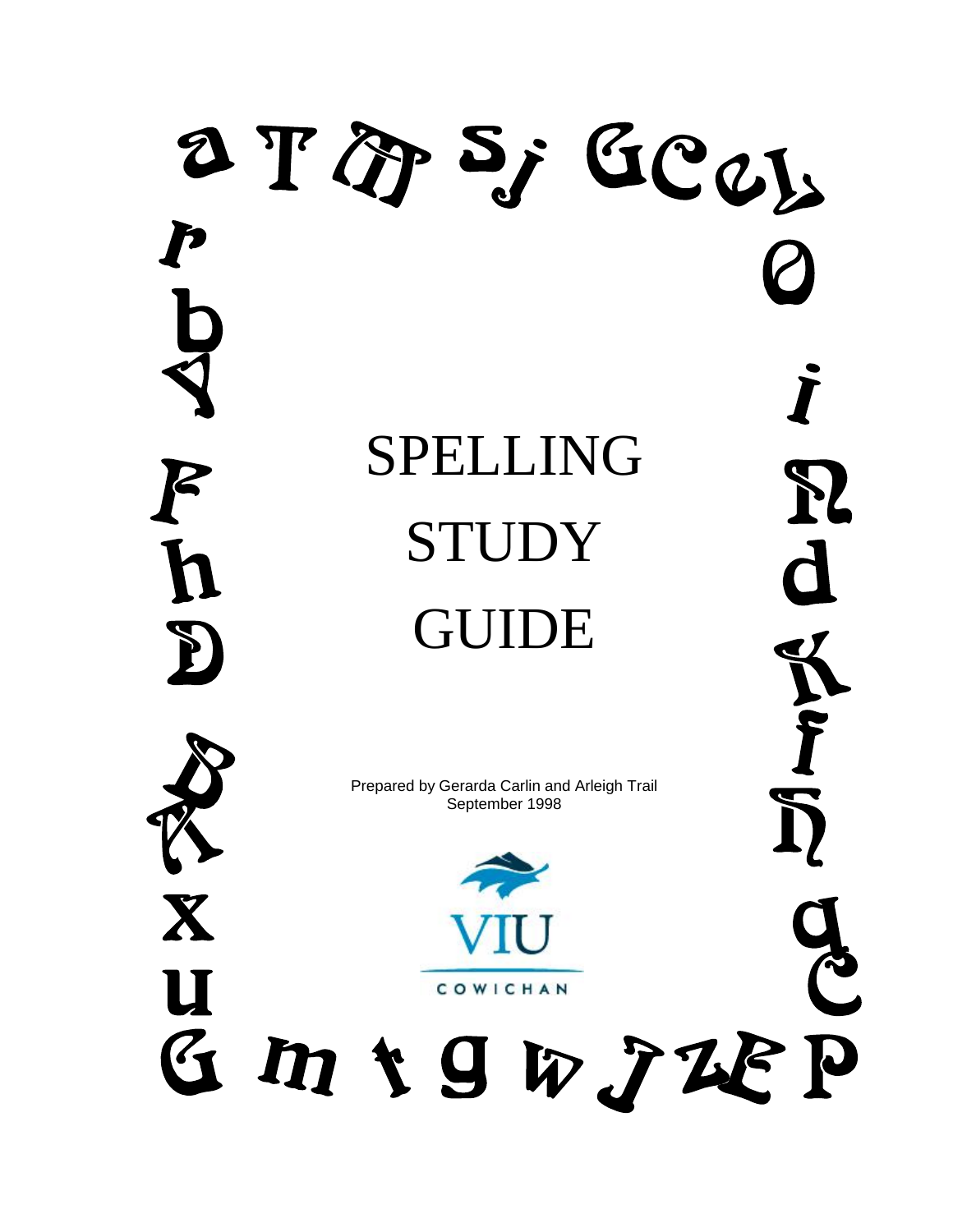This spelling study package is a *work in progress*. Feel free to make comments to improve the learning process and the study skills package.

# **HOW TO STUDY SPELLING**

## **SEE - SAY - WRITE**

This method is one that will help all students learn effectively:

- 1. Look at the word.
- 2. Say the word to yourself, noticing syllables, silent letters, and likely "trouble" spots.
- 3. Write each word, taking care to see the difficult spots. (Some students close their eyes and spell the word aloud or silently.)
- 4. Check the word.
- 5. Copy the word.
- 6. Cover the word.
- 7. Write the word again.
- 8. If correct, go on to the next word. If wrong, repeat the steps.

Another technique that may be helpful is to check the word meanings and pronunciation in a dictionary. This often helps to remember the word and its spelling.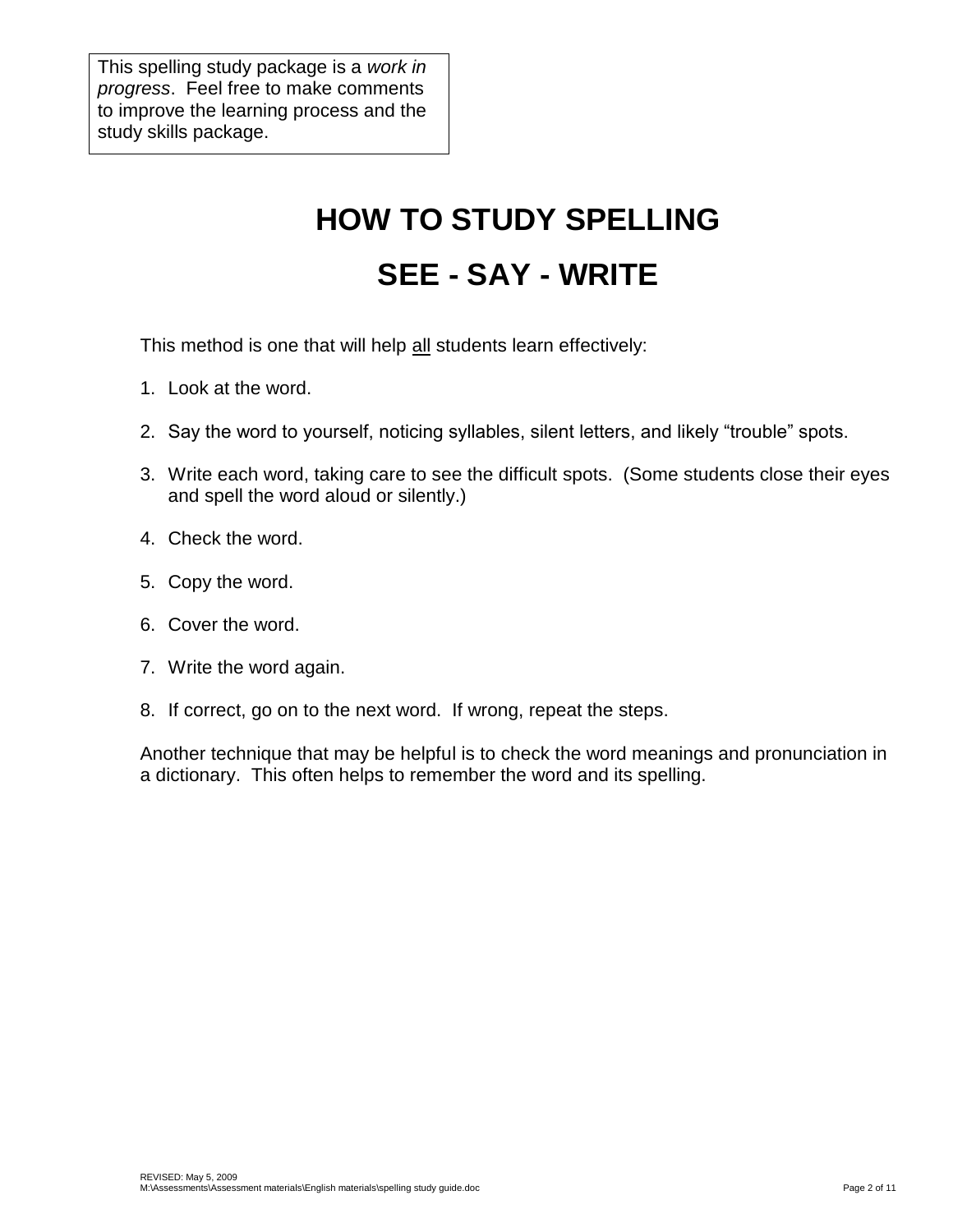### Some Spelling Patterns

#### 1. **ff ll ss zz**

In a one-syllable word with a short vowel, double the final f, l, s, and z after a single vowel. **miss**, **staff**, **buzz**

Exceptions: **bus**, **gas**

#### 2. **ck** or **k**

Using ck to spell the (k) sound after one short vowel at the end of a one-syllable word and also in a few two-syllable words.

If the (k) sound follows immediately after the vowel, then use **ck**. ba**ck** If the (k) sound follows a consonant, then use **k**. ba**nk**

#### 3. **tch** or **ch**

Use tch to spell the (ch) sound after one short vowel at the end of a one-syllable word and also in a few two-syllable words.

Generally think of the rule above for **ck**. If the (ch) sound follows immediately after the vowel, then use **tch**. fe**tch** If the (ch) sound follows a consonant, then use **ch**. ben**ch**

#### 4. **dge** or **ge**

Again, this is very similar to the rule for tch or ck. Use **dge** to spell the (j) sound after one short vowel on the end of a one-syllable word and also in a few two-syllable words.

If the (j) sound follows immediately after the short vowel, then use **dge**. ba**dge** lo**dge**

If the (j) sound follows a consonant, then use **ge** plun**ge** tin**ge**

#### 5. **Ble**, **tle**, **fle**, etc.

If the short vowel is alone, double the letter. bu**bble** hu**ddle** ba**ttle** If the short vowel is followed by a consonant, then use a single letter. han**dle** can**dle**

#### 6. **Change y to i**

Change final **y** to **i** when the word ends in **y** and the letter before the **y** is a consonant.  $noise + ly = noisy$ 

 $fly + er = flier$ 

Except when the suffix begins with a y or an i.

 $cry + ing = crying$  $fly + inq = flying$ 

If the letter before the y is a vowel, the y never changes.

 $joy + ful = joyful$  $play + inq = playing$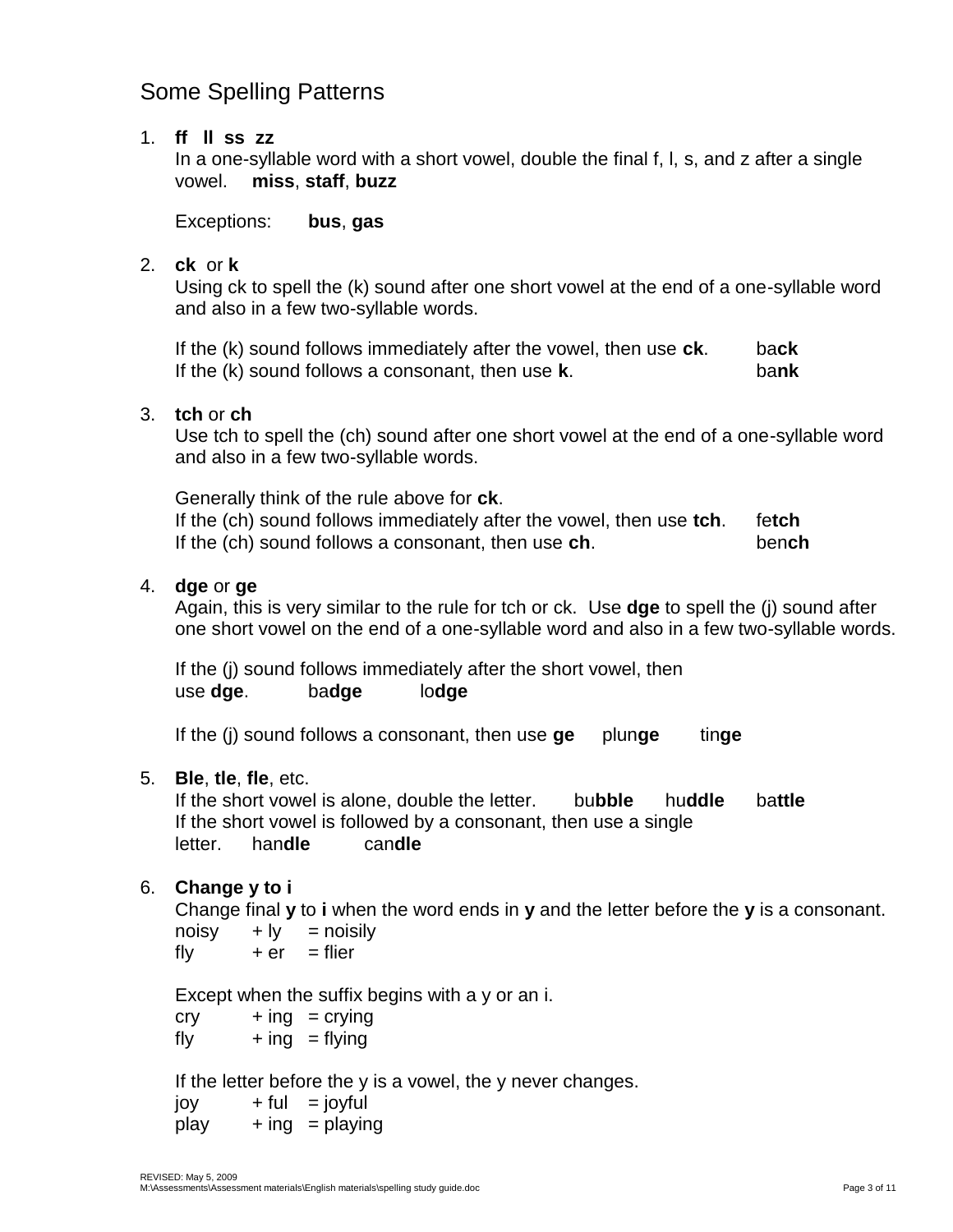## Some Spelling Rules

1. Prefixes

| Add prefix to root |  |  |
|--------------------|--|--|
|                    |  |  |

| dis | $\pm$ | appear  | $=$ | disappear             |
|-----|-------|---------|-----|-----------------------|
| un  | ٠     | usual   | $=$ | unusual               |
| im  |       | mortal  | $=$ | immortal              |
| dis | ٠     | appoint | $=$ | disappoint            |
| mis | ٠     | spent   | $=$ | misspent              |
| re  |       | elect   | $=$ | re-elect (or reelect) |

2. Suffixes

Add suffix to root

| real        | ٠ | ly    | $=$ | really      |
|-------------|---|-------|-----|-------------|
| manage      | ٠ | ment  | $=$ | management  |
| like        | + | ly    | $=$ | likely      |
| like        | + | ness  | $=$ | likeness    |
| use         | + | ful   | $=$ | useful      |
| care        | ÷ | fully | $=$ | carefully   |
| safe        | ٠ | ty    | $=$ | safety      |
| entire      | + | ly    | $=$ | entirely    |
| immediate + |   | ly    | $=$ | immediately |
| formal      | + | lу    | $=$ | formally    |
| usual       | + | ly    | $=$ | usually     |
| wool        | ٠ | Iy    | $=$ | woolly      |
|             |   |       |     |             |

Note: If root (desire) ends in vowel and suffix begins with a vowel (e), drop the final vowel of the root before adding the suffix (desirable).

| combine | ÷ | ation |     | combination |
|---------|---|-------|-----|-------------|
| fame    | ٠ | ous   |     | famous      |
| scarce  | + | ity   | $=$ | scarcity    |
| lose    | + | ing   | $=$ | losing      |
| write   | ٠ | ing   | $=$ | writing     |
| shine   | ٠ | ing   | $=$ | shining     |
| move    |   | able  |     | movable     |

Words ending in **ce** or **ge** usually keep the **e** before a suffix beginning with **a** or **o** in order to retain the soft sound of the **c** or **g**:

| change    | changeable    |
|-----------|---------------|
| advantage | advantageous  |
| knowledge | knowledgeable |
| courage   | courageous    |
| service   | serviceable   |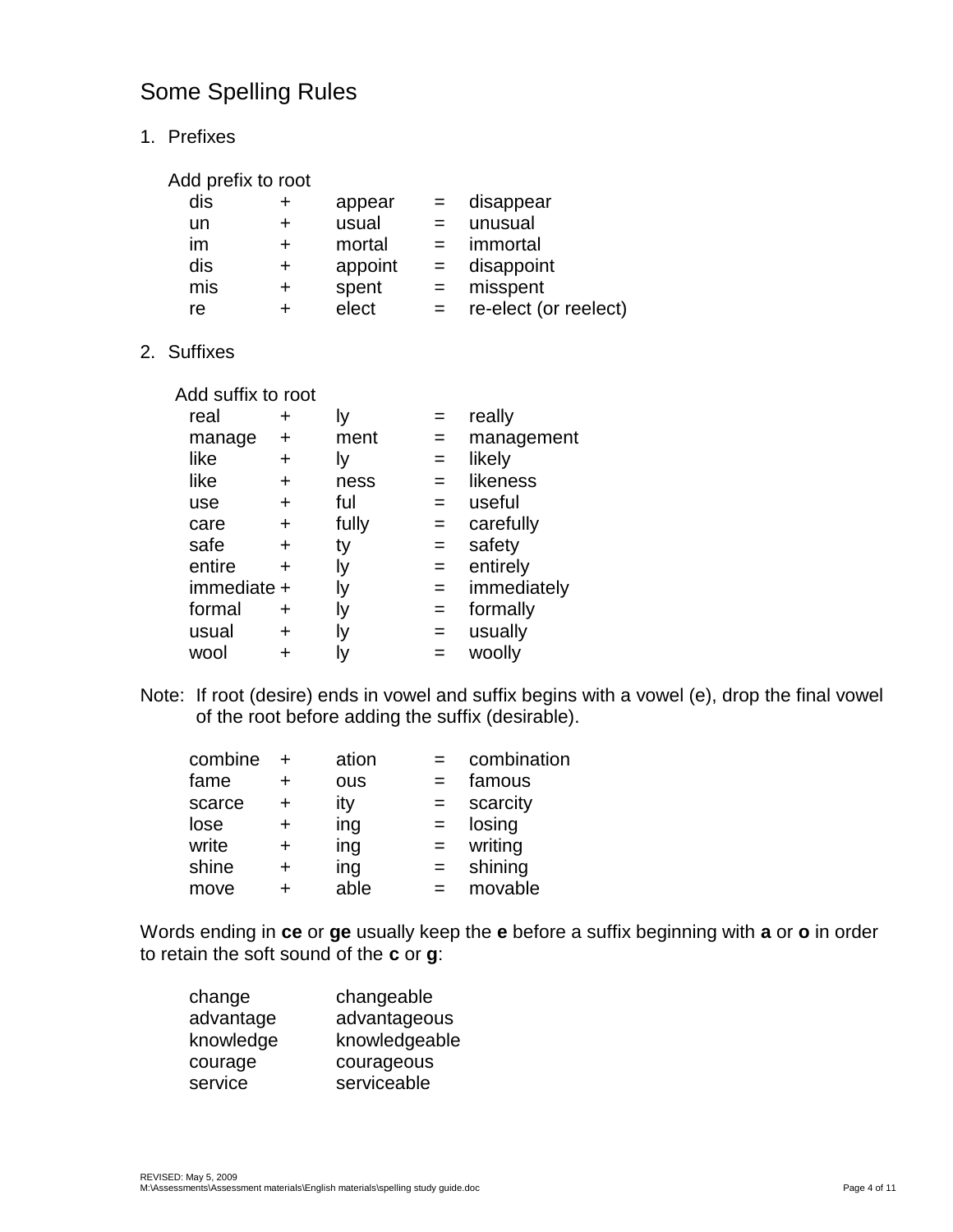Before suffixes beginning with **i**, the **e** is usually chopped:

| force   | forcing   |
|---------|-----------|
| reduce  | reducible |
| finance | financial |

Exceptions:

| age   | ageing   |
|-------|----------|
| sınge | singeing |

Reference: (Gregg 707)

When to double a final consonant

1. One syllable words ending in a consonant

| drag | $+ed$   | $=$ dragged  |
|------|---------|--------------|
| hid  | $+en$   | $=$ hidden   |
| shop | + er    | $=$ shopper  |
| stun | $+$ ing | $=$ stunning |

Note: The reason we do this is to "protect" the short vowel sound of the root word.

2. Multi-syllable words that have the stress on last syllable.

| begin  | $+$ ing | $=$ beginning   |
|--------|---------|-----------------|
| abhor  | $+$ ent | $=$ abhorrent   |
| refer  | + al    | $=$ referral    |
| occur  | + ence  | $=$ occurrence  |
| regret | + able  | $=$ regrettable |

Note: The following multi-syllable words do NOT have the stress on the last syllable and therefore, do NOT have the last consonant of the root doubled before adding a suffix.

| edit    | + ed     | $=$ edited    |
|---------|----------|---------------|
| benefit | + ed     | $=$ benefited |
| refer   | $+$ ence | $=$ reference |
| profit  | + ed     | $=$ profited  |

Double a final single consonant before a suffix beginning with a vowel (*a*) if the consonant ends a stressed syllable or a word of one syllable and (*b*) if the consonant is preceded by a single vowel. Otherwise, do not double the consonant.

| One-syllable words: |          |        | Words stressed on last syllable: |  |
|---------------------|----------|--------|----------------------------------|--|
| drag                | dragged  | abhor  | abhorrent                        |  |
| hid                 | hidden   | begin  | beginning                        |  |
| shop                | shoppers | occur  | occurrence                       |  |
| stun                | stunning | regret | regrettable                      |  |
| wet                 | wettest  | unwrap | unwrapped                        |  |

*Compare*: benefited, reference [stressed on first syllable]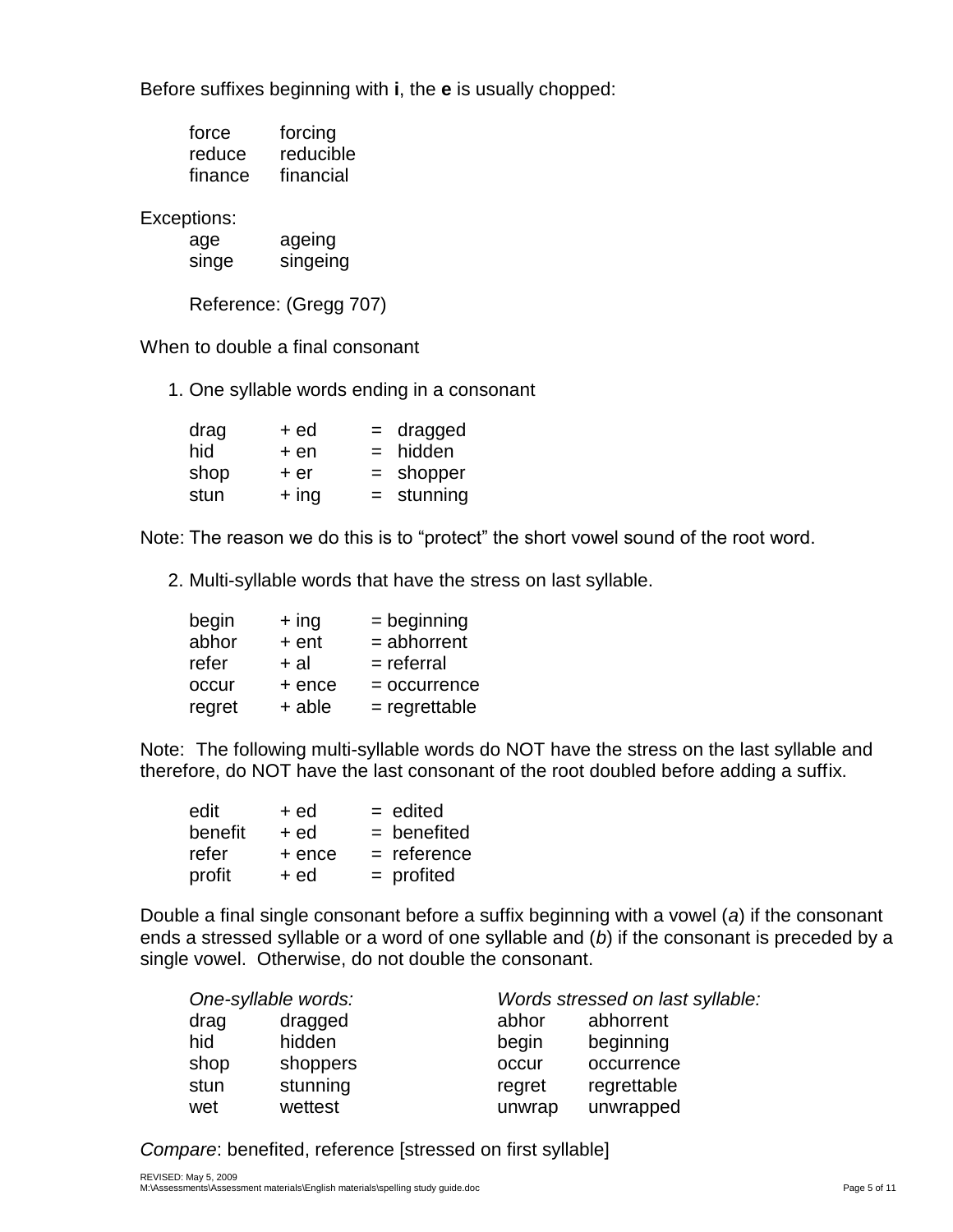As a rule, change final *y* to *i* before adding a suffix, but keep the *y* before adding *-ing*

| apply | applies, applied, appliance           | but: applying |
|-------|---------------------------------------|---------------|
| study | studies, studied                      | but: studying |
| happy | happily, happiness, happier, happiest |               |

Exceptions:

Verbs ending in *y* preceded by a vowel do not change the *y* before -*s* or -*ed*: stay, stays, stayed

Following the same pattern of spelling, nouns like *joys* or *days* have *y* before *s*.

The following irregularities in spelling are especially troublesome, and special attention needs to be used with the following irregularities:

lays, laid pays, paid [*Compare*: says, said]

Add *ly* even when root ends in *l*

| formal | formally | real | really      |
|--------|----------|------|-------------|
| usual  | usually  |      | wool woolly |

3. Plurals

As a rule, form the plural of nouns by adding *s* or *es* to the singular.

Form the plural of most nouns by adding *s* to the singular.

Two boys, many nations, a few scientists, several safes, three cupfuls, all the radios

both sisters-in-law [chief word pluralized]

the Dudleys and the Berrys [proper names pluralized]

Note: To form the plural of some nouns ending in *f* or *fe*, change the ending to *ve* before adding the *s*:

a thief, two thieves; one life, our lives

Add es to singular nouns ending in *s, ch, sh*, or *x*.

many losses; these mailboxes; the Rogerses

two approaches; a lot of ashes; two Dorises

[Note that each plural above makes an extra syllable.]

Add es to singular nouns ending in y preceded by a consonant, after changing the *y* to *i*.

| eighty     | eighties     |
|------------|--------------|
| strawberry | strawberries |
| company    | companies    |
| industry   | industries   |
|            |              |

REVISED: May 5, 2009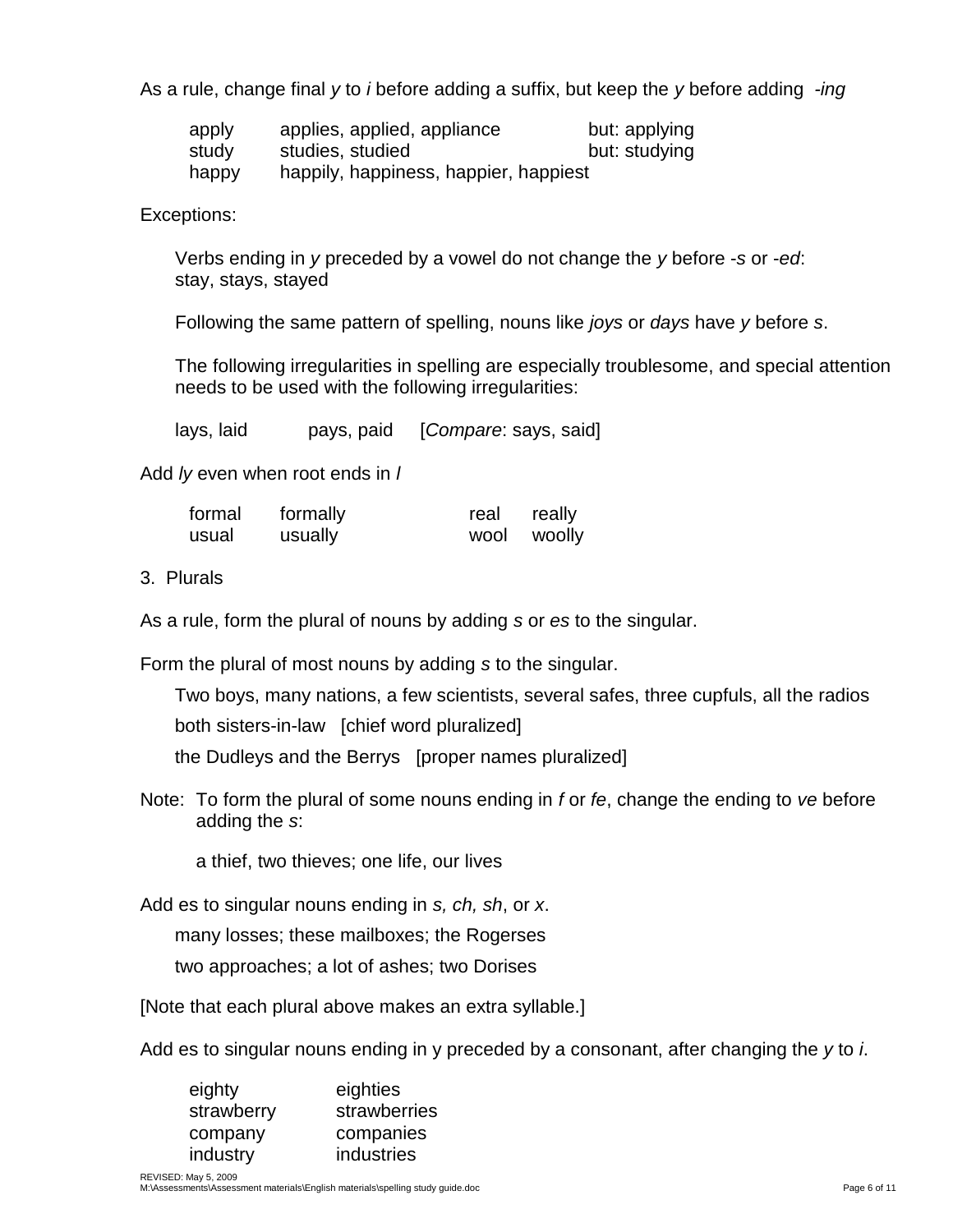Note: Although es is often added to a singular noun ending in o preceded by a consonant, usage varies:

| echoes         | heroes | potatoes     | vetoes                 | [-es only] |
|----------------|--------|--------------|------------------------|------------|
| autos          | memos  | pimentos     | pros                   | [-s only]  |
| mottos/mottoes |        | zeros/zeroes | $[-s \text{ or } -es]$ |            |

Exceptions:

Irregular plurals (including retained foreign spellings) are not formed by adding s or es.

|  |  | Singular: woman goose analysis alga species cactus index |                       |
|--|--|----------------------------------------------------------|-----------------------|
|  |  | Plural: women geese analyses algae species cacti         | indexes or<br>indices |

## **"Schwa" ə**

The "schwa" sound is that *indefinite* vowel sound that sometimes sound like "a" (acad*e*my), sometimes like "e" (def*i*cit), sometimes like "i" (aristocr*a*cy), and sometimes like "u" (arithmetic).

It is important to note that the "schwa" sound is *always* an unaccented short vowel sound and that your ear does not always give a clue to the correct vowel; it is a neutral sound. Think of the word *medicine*: does that first "i" sound like "a", "e", "i", or "u"?

The trick is to *unmask* the "schwa" by finding a related word in which the vowel in question appears in an accented syllable.

| madacine                  | med í cin al  | $1.1 - 1.$ |  |
|---------------------------|---------------|------------|--|
| $acad$ <b>a</b> $y$       | a cad ém ic   | e          |  |
| auth <b>ə</b> r<br>$\sim$ | auth ór it y  | 0          |  |
| custady                   | cust ó di an  | 0          |  |
| neutral                   | neu trál it y | a          |  |
| remady                    | rem é di al   | e          |  |

Now try these – change to find the correct vowel for each of the following:

| personal        | person ál ity |
|-----------------|---------------|
| similer         | simil ár ity  |
| metəl           | metál lic     |
| organ           | orgán ic      |
| hum <b>ə</b> n  | humán ity     |
| legal           | legál ity     |
| editer          | edítór ial    |
| tutər           | tutór ial     |
| par <b>ə</b> nt | parént al     |
| original        | originál ity  |
| civel           | civíl ian     |
| idi <b>ə</b> t  | idiót ic      |
| brutəl          | brutál ity    |
| totəl           | totál ity     |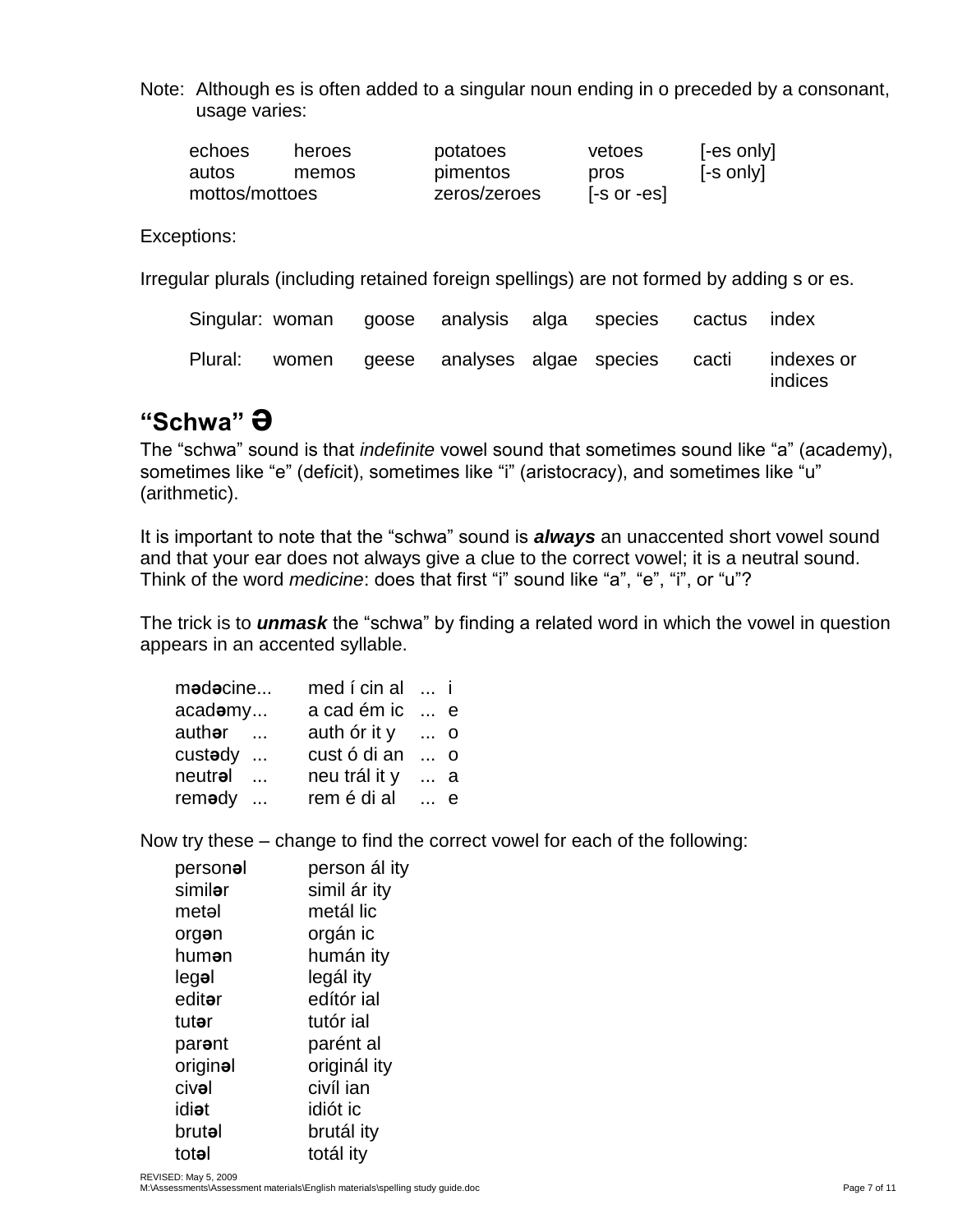## **Spelling "ei/ie" words**

- 1. Erase from your memory the "half rule" you learned in grade two.
- 2. Learn the "exceptions" first:
	- a. pie lie tie die
	- b. fri**end** (tip: friend to the end)
	- c. **we**ird (tip: we are weird!)
	- d. **ei**ther, n**ei**ther (tip: just try misspelling these...they look weird!)
	- e. **se**ize (tip: see it and seize it!)
	- f. sc**i**ence (tip: the "i" is actually sounded first: sci ence)
	- g. anc**ie**nt (tip: the "e" is actually sounded second: an ci ent)
- 3. After "c" it is "ei"

ceiling

*ceive* words: receive, conceive, deceive (also other forms when the vowel sound is long: receipt, conceived, etc.)

- 4. Note that when the vowel sounds short, spelling is changed: receive reception, conceive - conception, etc.
- 5. If sound is long "e", it is "ie" niece, piece, chief, thief, grief, retrieve, relief, achieve, field, brief, believe
- 6. If sound is not long "e", it is "ei" eight, rein, neighbour, vein, weigh, freight, foreign, their, height, leisure (short e)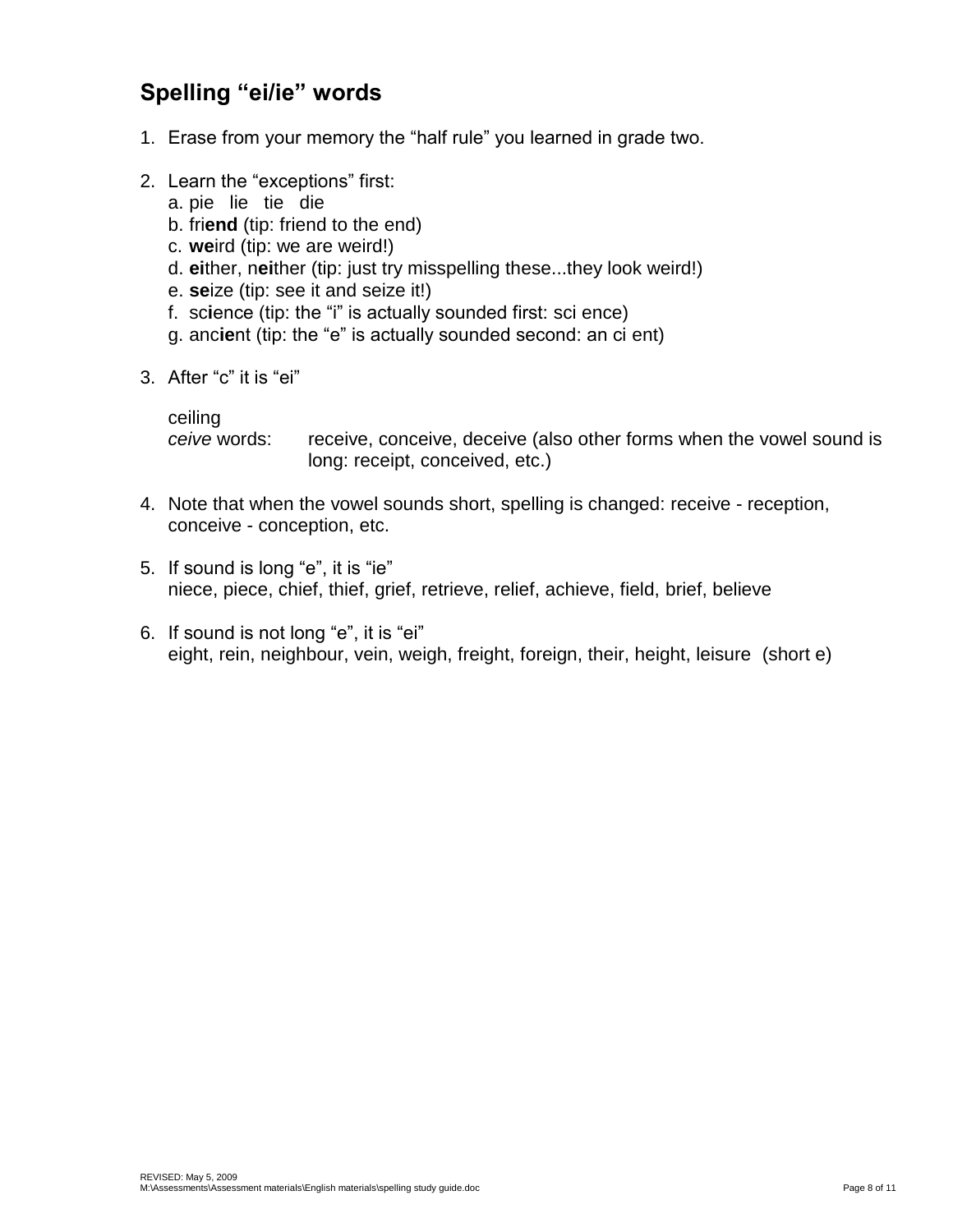\* UK – United Kingdom Both spellings acceptable

### **Frequently Misspelled Words (Check** *How-To-Study* **notes on Page 1)**

absence accept accidentally accommodate accompanied accompanying acquaintance across advice advise affect aggressive aisles allege allocate all right along all ready already alright always amateur analyse annoying answer anxious apparatus appearance applied appointment appreciate approach approve arctic arduous argument arrangement arrival ascent assistant assistance asthma athletics atmosphere attract average awareness awkward

behalf beneficial benefit bleeding brilliant beginning belief believe bicycle **Britain** bulletin bureau buried business busy cafeteria cancel candles captain carbon caricature catalogue caution certain chairs champagne changeable character chasing chauffeur chemistry choose climbed confirm coming committee communities compelled completely conceive conscience conscientious consensus convenience courteous courtesy criticism

calendar campaign capital cemetery clothes coarse column competent consistent corporation course deceive decided defeat develop development divine doesn't definite definitely definition describe description desert desirable despair desperate dessert devote diagnosis dictator different disappear disappoint disapprove disastrous discipline discussed discrepancy dispute disturbed diving doctor drains eighth equipped

embarrass empty entitled encounter endeavour equipment escape especially essential esteemed evidence exaggerated exceedingly exceptions excessive exclusive experience extension extremely effect emphasize excellent except eligible faithfully familiar fascinating \*favourable \*favourite federal finally firmly foreign freight friend February fastidious flexible fourth gains generally genuine genius groceries government governor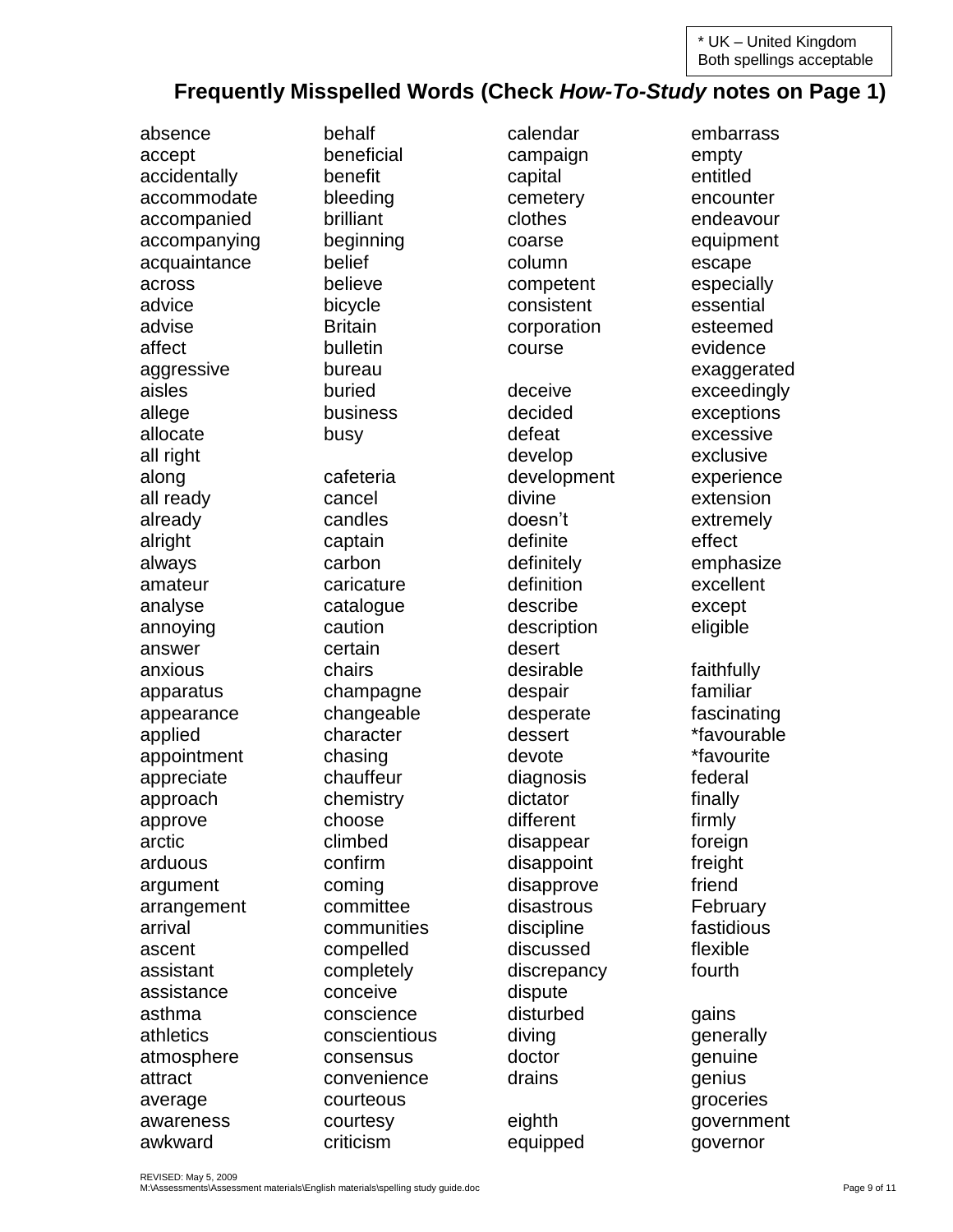grammar gradations gregarious guarantee guidance guilty handsome happiness hardware heard height holiday human hungry humorous identification imagine immediately inaudible incessant incline indefinite indigestion individual instead interchangeable interested interfere independent installed interrupt introduce irritated issued itemized its it's iealous jewellery knowledge laid laboratory leisure length

lose losing magazine maintenance marriage material meant medicine memory method military mineral minimum minute mathematics mischievous misspell morning mortgage miscellaneous magnificent manufacturer naturally necessary nickel niece nineteen ninety nocturnal northern notice noticeable nuisance occasion occurred occurring omitted opinion opportunity opposite original paid pamphlet parallel parliament

loose

pastime peculiar perfume perhaps permanent persuade physical physician piece planned pleasant plumbing pneumonia poison possess postpone practically prepared principal principle privilege process professional probably prodigy professor profitable pronunciation propriety psychology purchase purpose quarrel quiet quite reality really receipt recipe recently reference referred regular relative relief relieve remained

remember resources respectfully realize recognize recommend recommendation reliable religious repetition responsible restaurant reticent referral reverse review rhythm safety sandwich sane scarce **Saturday** saving schedule scrap secretary sentence seize separate several sheriff shining sincerely similar speech spontaneous sophomore straight studying succeed success sufficient superintendent surprise surely surveillance subtle spontaneous

REVISED: May 5, 2009 M:\Assessments\Assessment materials\English materials\spelling study guide.doc Page 10 of 11

library